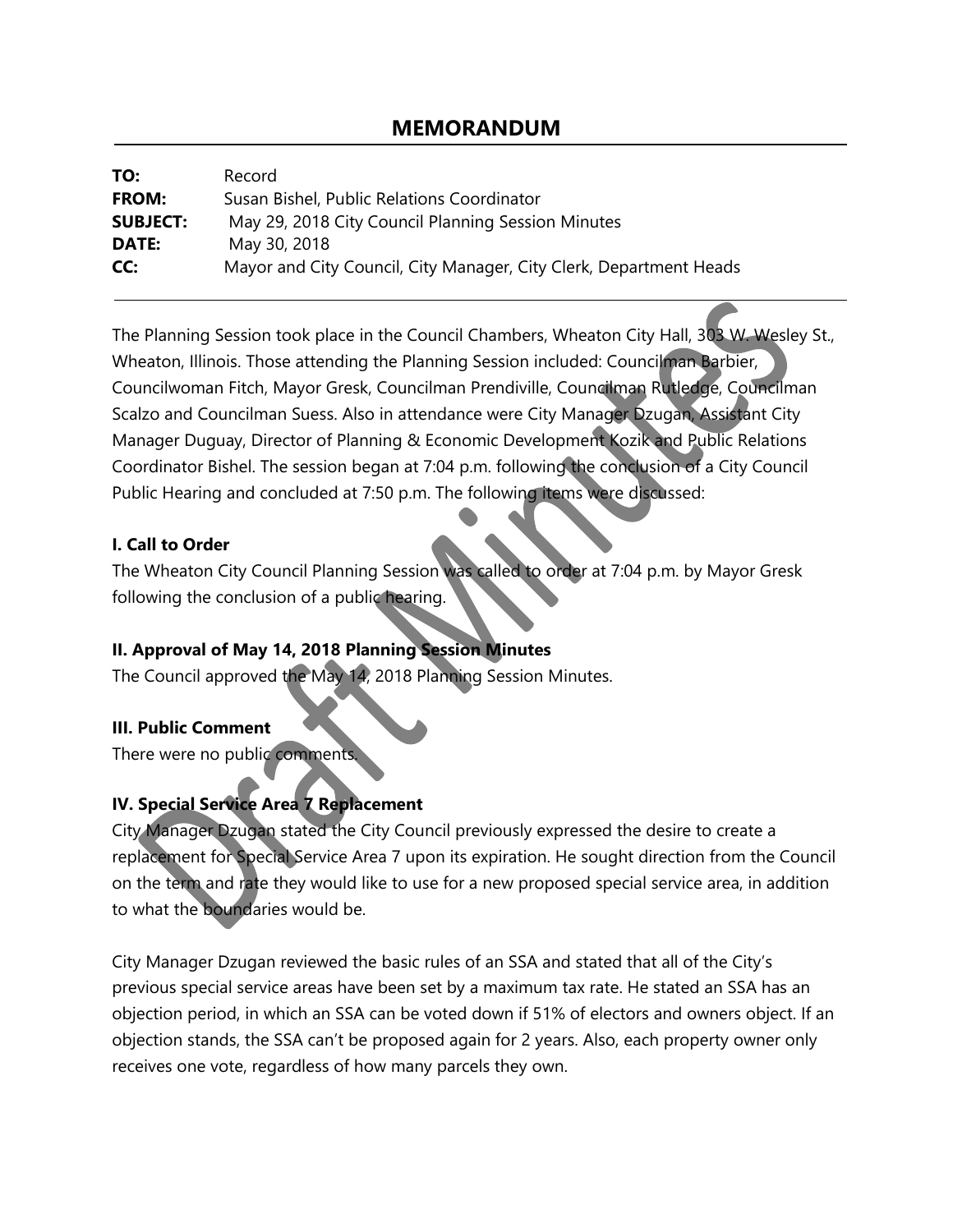In reviewing the purpose of SSA 7, City Manager Dzugan stated its purpose is to promote business in the downtown area by means of advertising or marketing. The Council could consider adding other services it provides in the scope of a new SSA, and he outlined approximately \$400,000 out-of-pocket annual costs the City incurs to provide services in the downtown area.

The boundary of the replacement SSA could be altered as well. City Manager Dzugan showed examples of potential boundaries if the Council desired to include the Wheaton 121, Wheaton Place, Courthouse Square and other downtown condominiums. He also outlined how the addition of some or all of these properties would have on the amount of revenue collected. Finally, City Manger Dzugan reviewed scenarios for how much would be generated if the new SSA maintained the same rate of 0.45% of assessed value, which could generate as much as \$363,000 if the same rate is maintained and all of the proposed additions to the SSA boundaries are included.

Several Council members expressed concerns about the effect including the condominium owners in the SSA would have on condominium owners' property taxes. Council members expressed concern that including these owners in the SSA would substantially raise their property taxes, but they believe they would not benefit as directly as downtown businesses would from the SSA's services. Several Council members expressed support for including the apartment buildings in the proposed SSA boundaries, as the increase would not have as direct of an impact on renters.

Council members expressed support for the services the DWA provides to the community. Some Council members stated they would be concerned that adding condominium owners to the SSA could create a greater likelihood of the SSA being voted down by objectors.

Council members expressed support for keeping the rate at a maximum of 0.45%. City Manager Dzugan stated they can always levy a lesser amount, but the levy can't be raised any higher than what they set in the ordinance.

Jim Mathieson of the Downtown Wheaton Association stated the initial thoughts on including additional properties was because it would be providing for more services than just those that the Downtown Wheaton Association. He also stated the Downtown Wheaton Association board saw these services as beneficial to both businesses and residential property owners, so they believe the costs should be shared with all who benefit. In addition, an SSA with more property owners contributing could potentially lower the rate for property owners.